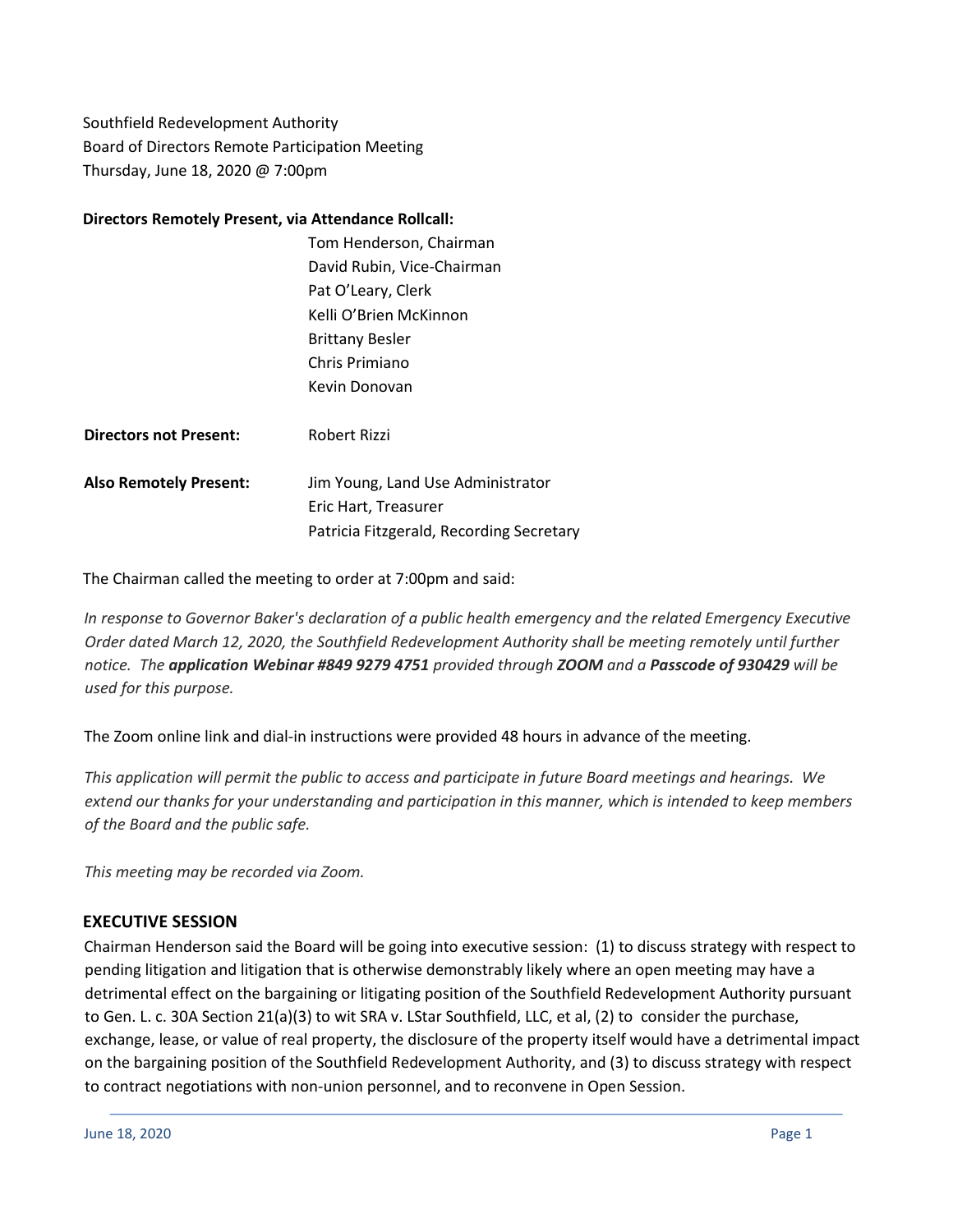# **VOTED: Motion of Dave Rubin, seconded by Chris Primiano, to go into Executive Session. 7-0-0 unanimous roll-call vote**

**O***pen Session resumed at 7:37*

**Instructions by Chair** Chairman Henderson provided meeting instructions.

### **Open Session Minutes:**

**VOTED: Motion of Dave Rubin, seconded by Chris Primiano, to accept the June 3, 2020 minutes, as written. 5-0-1 rollcall vote; Kelli O'Brien McKinnon abstained. (Mr. Donovan not on the line)**

*Kevin Donovan reconnected with the meeting at 7:40pm.*

# **Exclusive Negotiation Agreement (between Southfield Redevelopment Authority and Brookfield Properties) Discussion and Possible Vote**

This item was tabled; the Board hopes to have this item on the next meeting's agenda.

### **Treasurer's Report**

### FY20 Operational Transfers

Mr. Hart said the Grounds and Maintenance line item is over budget; he requested a transfer of \$9,000 from the Reserve Fund account to the Grounds and Maintenance account.

Regarding revenues and expenditures, Mr. Hart said that there is revenue deficit of (\$226, 854.49); he requested a transfer of \$228,000 from the Stabilization Fund into the General Fund's Other Financial Sources revenue account to cover that deficit.

Chairman Henderson stated that Washington Capital has not provided all of the developer fees that they are required to, and that has forced the SRA to dip into the Stabilization Fund.

Chairman Henderson said that Washington Capital paid developer fees through January 2020. He said the SRA has tried to be a good partner and Washington Capital has a responsibility during the interim phase.

### Transfers Budget Line Items Fiscal 2020

**VOTED (a): Motion made by Dave Rubin, seconded by Kevin Donovan, that the Board of Directors hereby transfers the amount of \$9,000 into the Grounds Maintenance account from the Reserve Fund account to cover the cost of securing buildings and other maintenance required on the property.**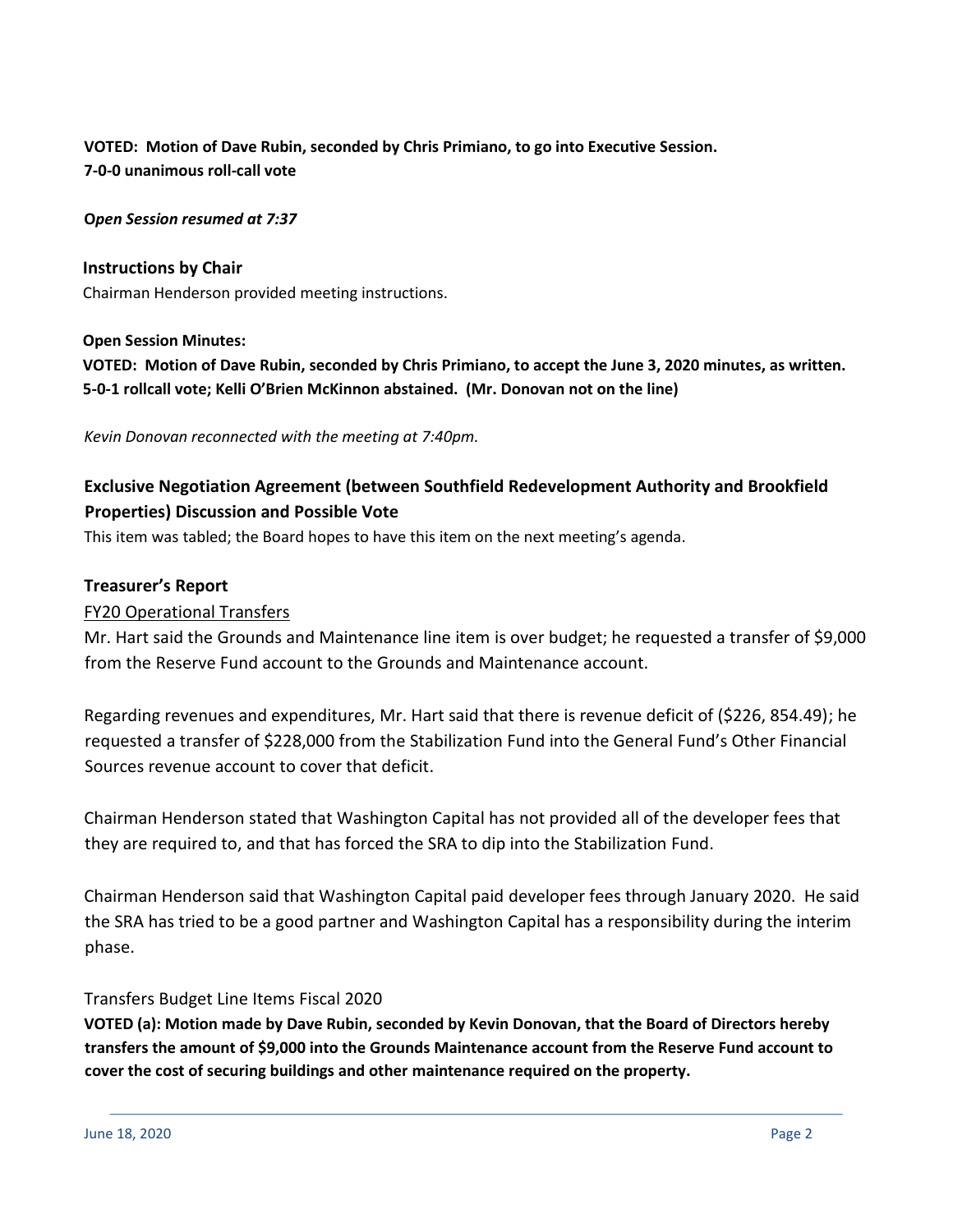**7-0-0 unanimous rollcall vote**

**VOTED (b): Motion made by Dave Rubin, seconded by Kevin Donovan, that the Board of Directors hereby transfers the amount of \$228,000 from the Stabilization Fund into the General Fund's Other Financial Sources revenue account. (requires 2/3 vote) 7-0-0 unanimous rollcall vote**

## FY21 Budget Subcommittee Report

Mr. Hart said the Subcommittee met and reviewed the draft FY21 Budget in detail. It was then brought before the SRA Advisory Board, which has recommended the budget as presented by the Subcommittee.

Mr. Hart explained that, going into FY21, they are in a situation where the developers that took over the property have stopped paying their developer fees. He explained that, even though the Developer has stopped paying the fees, SRA must still have a balanced budget and to do that Free Cash will have to be used.

Mr. Hart said the Free Cash budget has been pared down dramatically; the revenue they would need to cover is reduced by around \$900,000. Mr. Hart then reviewed expenditures in detail.

### Free Cash version

Mr. Hart asked for approval of the Free Cash version. He said he hopes this measure is temporary as they are currently in negotiations with a new Master Developer.

# **\*VOTED: Motion made by Kevin Donovan, seconded by Chris Primiano, that the Board approve the budget, except for Pensions and Benefits, as presented.**

Mr. Rubin asked if the budget included money for street lighting; Mr. Young said the budget, as presented, did not include street lighting for Trotter Road or the east end of Delahunt Parkway.

Mr. Hart said money to cover the lighting could come from the Legal account.

Mr. Donovan withdrew his motion\*.

**VOTED: Motion made by Kevin Donovan, seconded by Chris Primiano, that the Board approve to include \$10,000 to fund street lights for the first three months of FY21, offset that by reducing legal to \$90,000, and to approve the budget except for the Benefits and Insurance line item. 7-0-0 unanimous rollcall vote**